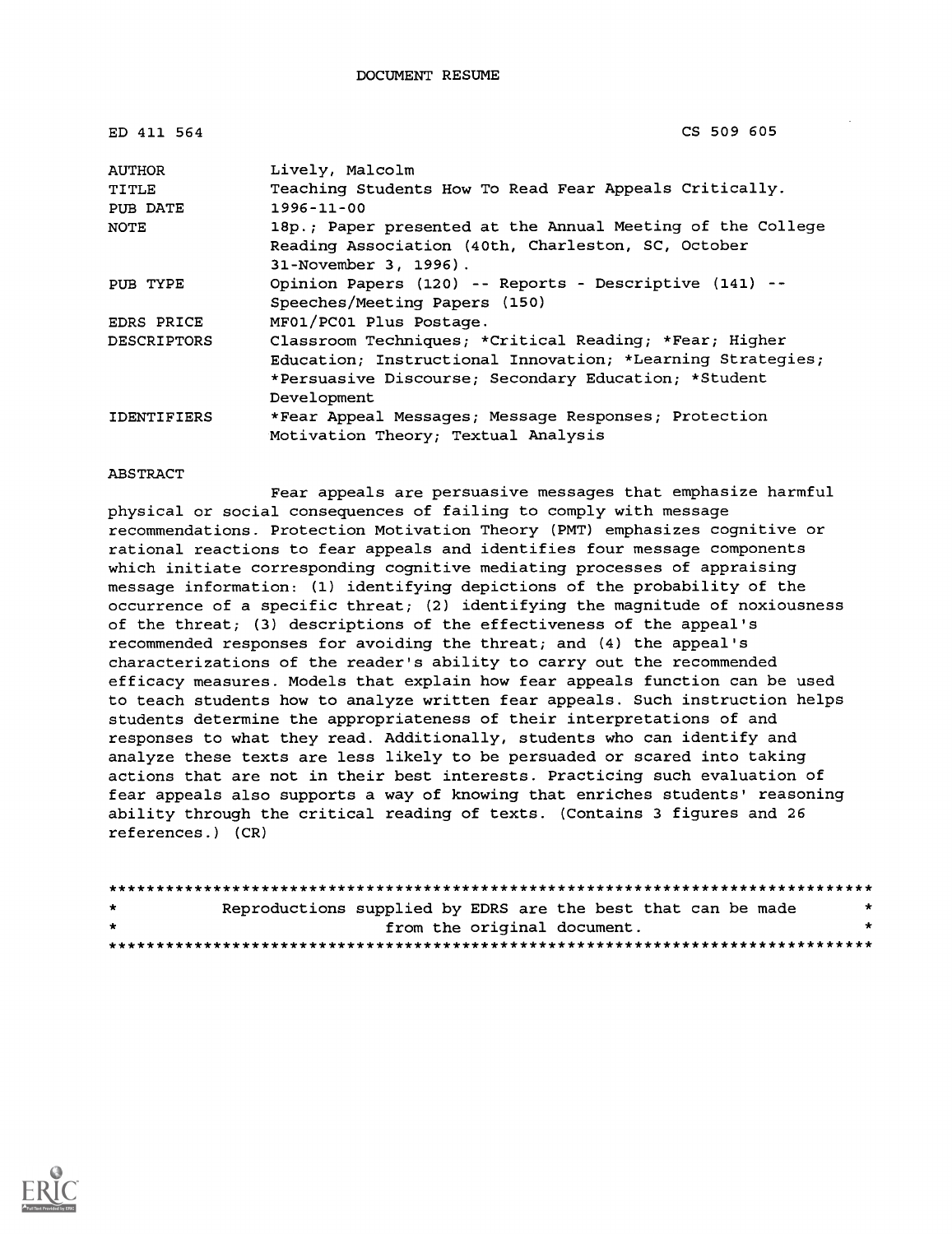#### Running head: READING FEAR APPEALS CRITICALLY

Teaching Students How to Read Fear Appeals Critically Malcolm Lively The University of Georgia

> Preferred Mailing Address The University of Georgia College of Education Dept. Of Reading Education 309 Aderhold Hall Athens, GA 30602-7125

Home Phone: (706) 354-4382 UGA Phone: (706) 542-2718 E-mail: mlively@moe.coe.uga.edu

Summary. Fear appeals are persuasive messages that emphasize harmful physical or social consequences of failing to comply with message recommendations. Models that explain how fear appeals function can be used to teach stu who can identify and analyze these texts are less likely to be persuaded or scared into taking actions that are not in their best interests. Practicing such evaluation of fear appeals also supports a way of knowing that enriches students' reasoning ability through the critical reading of texts.

> U.S. DEPARTMENT OF EDUCATION Office of Educational Research and Improvement EDUCATIONAL RESOURCES INFORMATION CENTER (ERIC) **Extra document has been reproduced as**

received from the person or organization originating it.

0 Minor changes have been made to improve reproduction quality.

Points of view or opinions stated in this document do not necessarily represent official OERI position or policy. "PERMISSION TO REPRODUCE THIS MATERIAL HAS BEEN GRANTED BY

<u> 19. مد</u>

TO THE EDUCATIONAL RESOURCES INFORMATION CENTER (ERIC)."

# BEST COPY AVAILABLE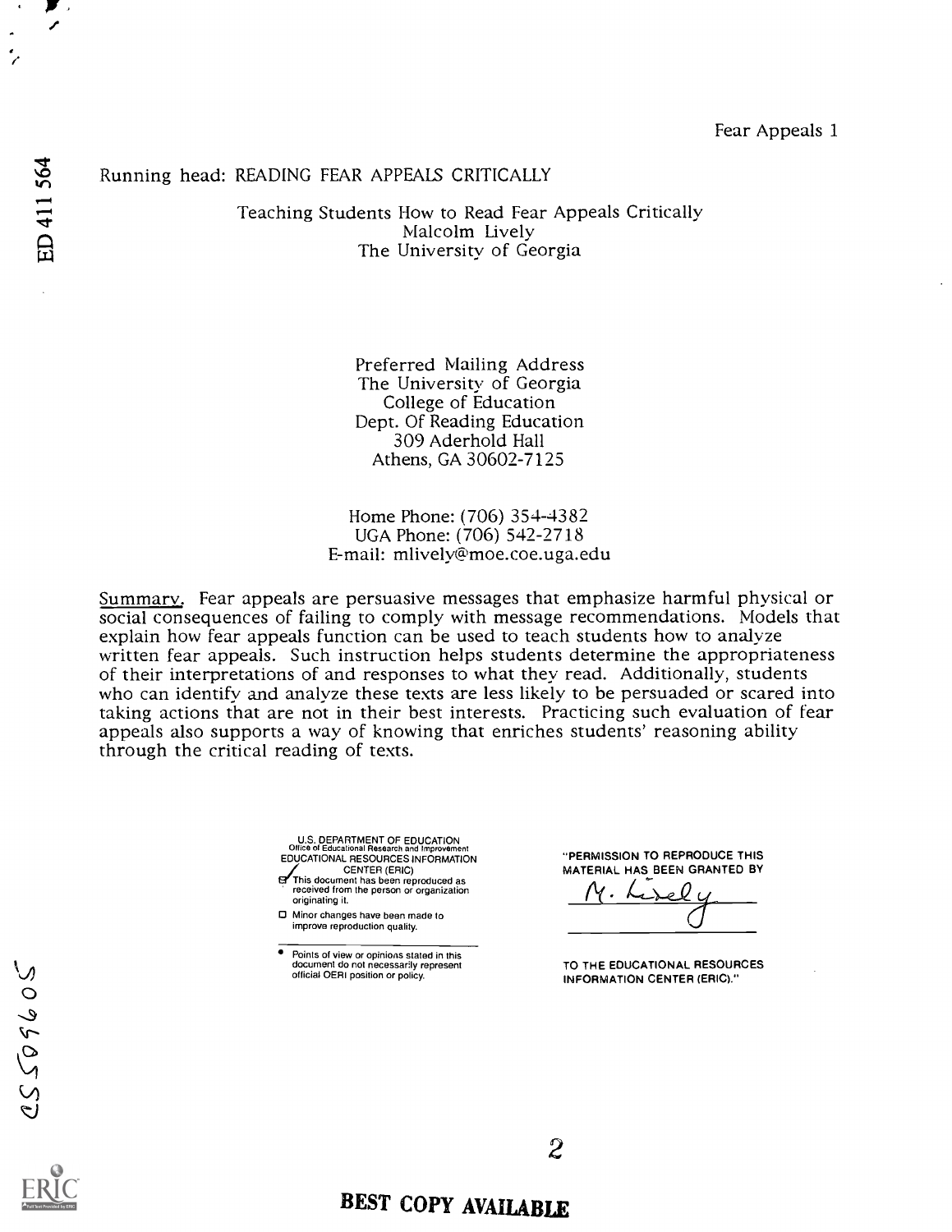#### Teaching Students How to Read Fear Appeals Critically

Fear appeals are "persuasive messages that emphasize the harmful physical or social consequences of failing to comply with message recommendations" (Hale & Dillard, 1995, p. 65). Readers encounter these messages on a daily basis, often in the form of advertisements, editorials, political speeches, or health warnings (e.g., This is your brain... This is your brain on drugs... Any questions?). These messages are frequently accompanied by startlingly grim photographs of wrecked automobiles or distorted histograms and graphs, all of which are manipulated to enhance the anxiety and fear arousal of message readers. Sometimes these messages are positive, ethical, and important; sometimes they are negative, unethical, and deliberately misleading. Regardless of their purpose, our goal as literacy instructors is to enable students to recognize fear appeals and provide students with the tools/criteria to assess their validity, veracity, and effectiveness.

In this article I describe an instructional application of a fear model proposed by Rogers, (1975, 1983) for enabling students to recognize fear appeals and read them critically. I present an example demonstrating how this model helps students analyze persuasive messages and fear appeals. Finally, I offer some remarks concerning teaching about fear appeals as an important aspect of teaching critical reading. The Model-Protection Motivation Theory

Individuals faced' with two or more courses of action will choose the one with the greatest subjective expected utility, meaning that individuals will "choose behaviors that maximize rewards and minimize punishments" (Stiff, 1994, p. 126). Protection Motivation Theory (Rogers, 1975, 1983) posits that individuals who are faced with a threat will choose a course of action that alleviates the threat contained in the fear appeal. Protection Motivation Theory (PMT) emphasizes cognitive, or

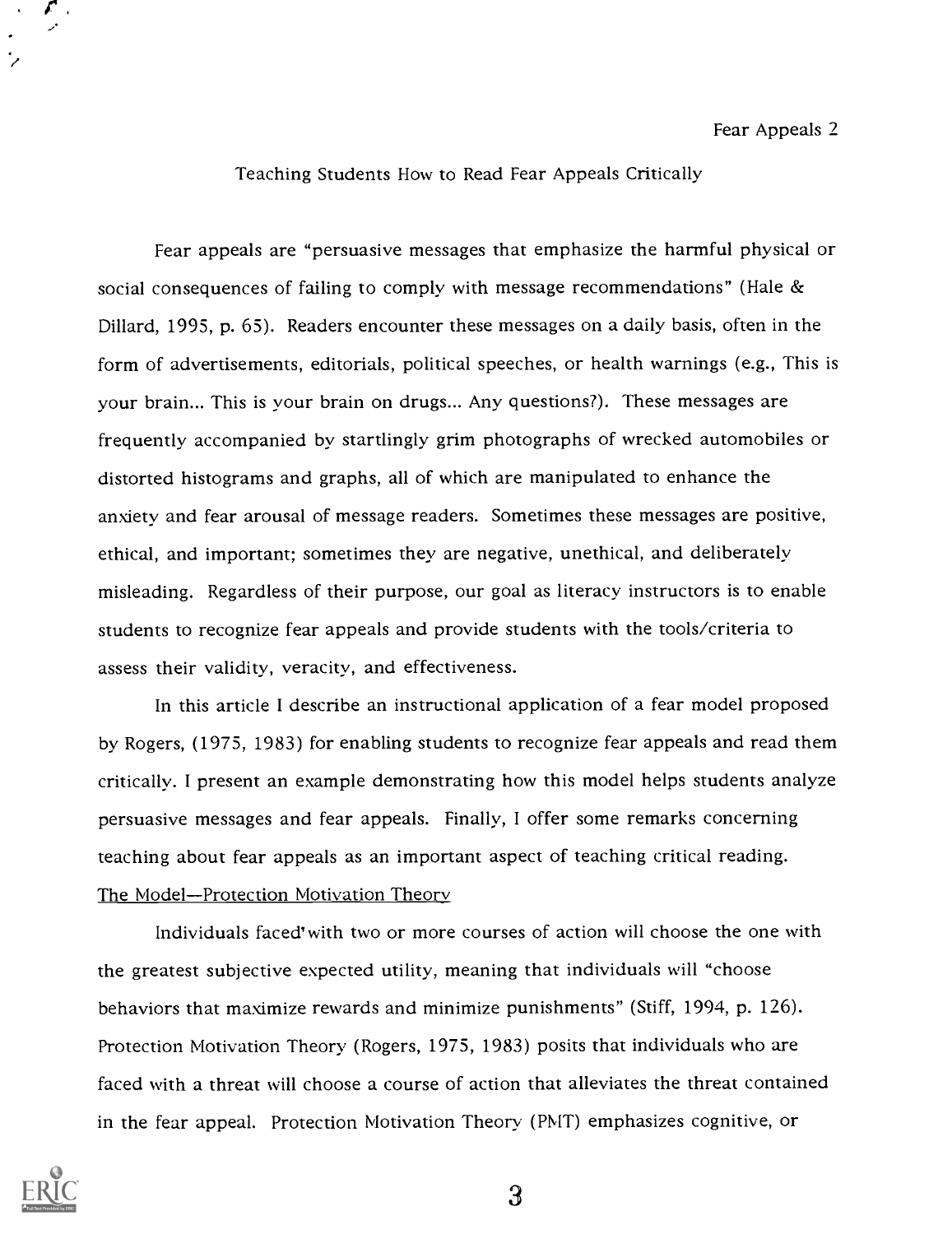rational, reactions to fear appeals, and identifies four message components which initiate corresponding cognitive mediating processes of appraising message information (see Figure 1). The first component involves identifying depictions of the probability of the occurrence of a specific threat. The intensity and frequency of these depictions leads the message reader to appraise the depictions and their probability of occurrence, and to determine his or her perceived susceptibility to the threat. The second component addresses the magnitude of noxiousness of the threat. The reader's appraisal of the degree of noxiousness determines how severely the individual perceives the threat. The third component of PMT addresses descriptions of the effectiveness of the appeal's recommended responses for avoiding the threat. The reader's appraisal of the recommended responses leads to perceived response efficacy. If the recommendations are appraised as effective, the reader will perceive a high degree of response efficacy. If recommendations seem to be relatively ineffective measures for avoiding the threat, the reader's perceived response efficacy will be low. The fourth component addresses the appeal's characterizations of the reader's ability to carry out the recommended efficacy measures. Appraisal of these characterizations results in the reader's perceived self-efficacy. Self-efficacy is described by Bandura (1977, 1982) as a process of psychological change that operates through the alteration of the individual's expectancies of personal mastery or efficacy (in Maddux & Rogers, 1983). If the reader believes that he or she can carry out the recommended efficacy measures to avoid the threat's consequences, perceptions of self-efficacy will be high, and vice versa. To persuade a reader to adopt recommended actions or behaviors, fear appeals must contain action prescriptions (efficacy measures) that the reader can carry out to alleviate the threat.

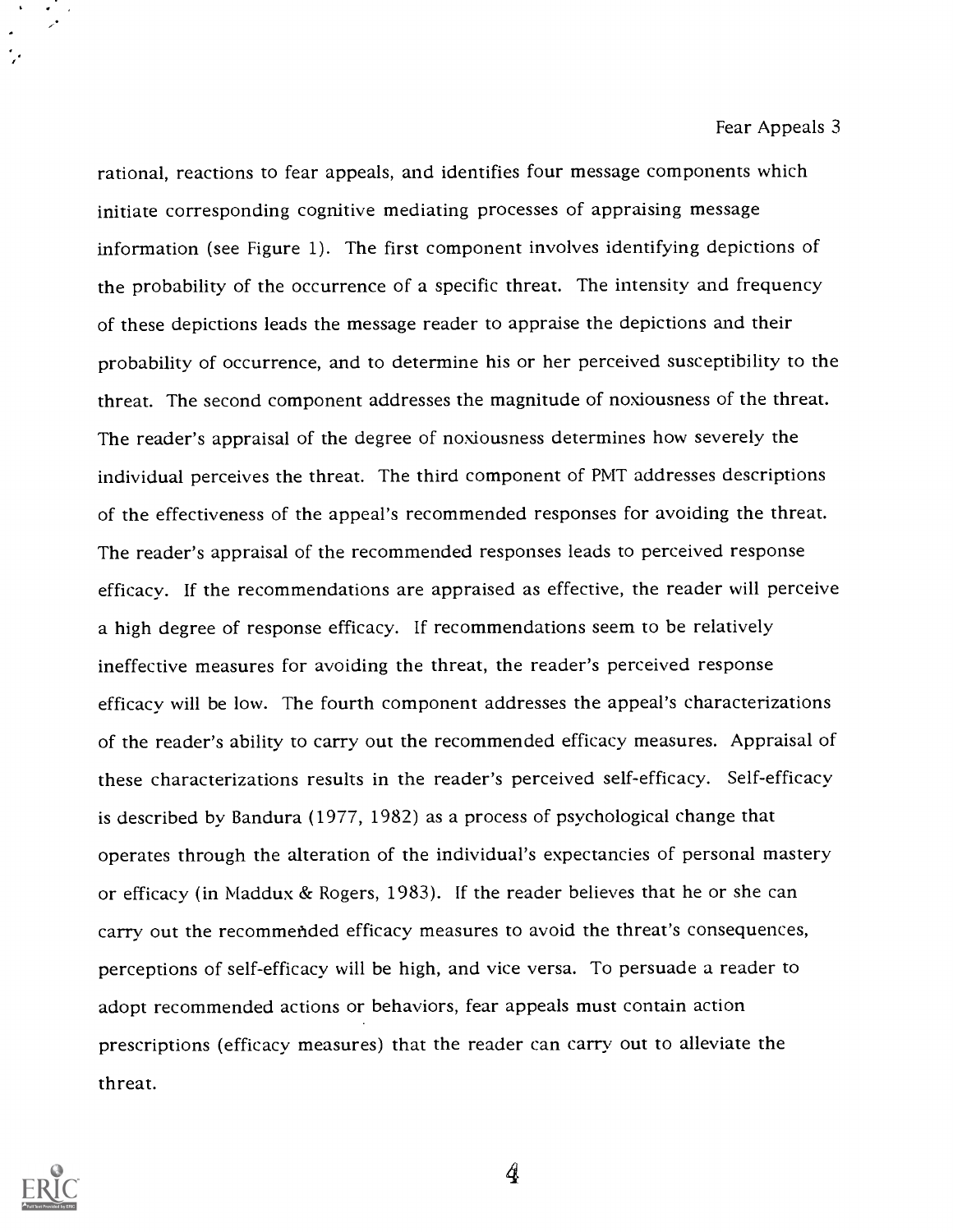Insert Figure 1 about here

#### Critical Reading Instruction and Protection Motivation Theory

Critical reading involves analytical and evaluative processes requiring readers to make rational judgments of content and style based on valid criteria (King, Ellinger, & Wolf, 1967). In making these judgments, critical readers perform such tasks as evaluating textual information, identifying and comparing sources, and synthesizing findings (DeBoer, 1946/1967). They "probe hidden assumptions, and evaluate the logic or illogic of the writer" within the context of the subject or field in which they are reading (Dale, 1965/1967, p. 26). Probing and evaluating also requires not only the personal reaction of readers to the material being read, expressly to the facts stated and ideas implied, but also to the writer and writing as author and composition (Piekarz, 1964/1967).

Critical readers typically approach texts with a questioning attitude: Who wrote this text? What is the author trying to accomplish? Protection Motivation Theory can serve as the basis for a unit developing students' critical reading abilities. Its four components serve as a framework for analyzing and evaluating persuasive and fear arousing texts. Teaching students to recognize and identify the components in fear: arousing texts encourages students to approach these texts with additional questions: Is the author trying to persuade me, and if so, what does the author want me to do or believe? What is the threat? How likely is the threat to affect me and how severe is it? How can the threat be alleviated? Can I avoid the threat by doing what the message recommends?

#### The Instructional Approach

Teaching students how to apply Rogers' (1975, 1983) Protection Motivation



 $\overline{5}$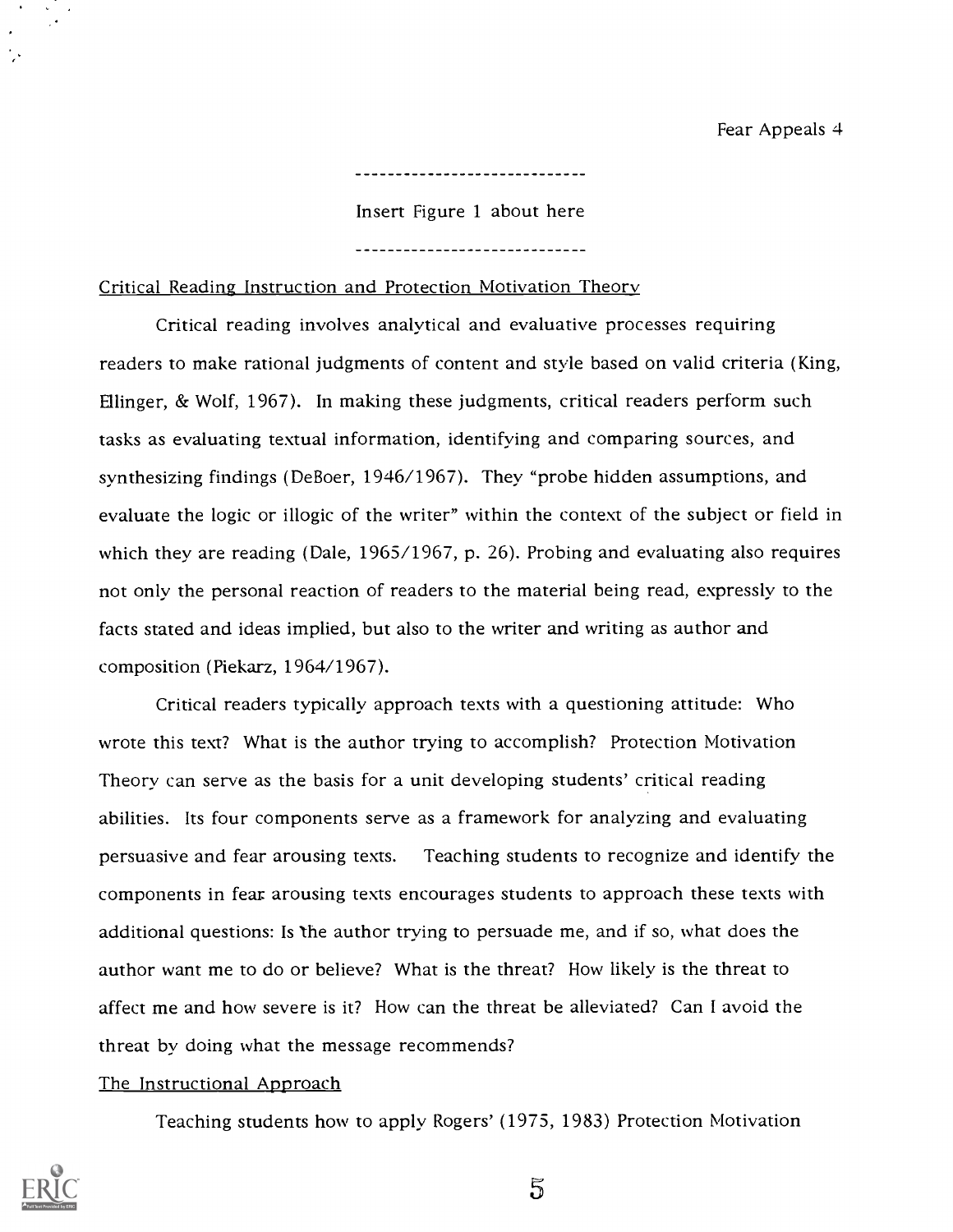Theory to their reading helps them develop strategies for clarifying "relationships among ideas found in written discourse" (To-Dutka, 1991, p. 200). Based on my experiences with secondary and postsecondary students, I advocate an explicit explanation approach to instruction which emphasizes practicing the strategy in the context of reading authentic texts (Pearson & Gallagher, 1983). In this approach, students receive direct and guided instruction on the components of PMT using specially designed materials to introduce the strategy, then are given multiple opportunities to engage in independent practice with both specially designed and authentic materials. The rationale of this systematic approach is to lead students to transfer this newly acquired critical reading strategy to authentic materials. Instructional Application of Protection Motivation Theory

I first used PMT while working with students (grades 9-11) attending a summer remedial English course at a private secondary school. I refined the sequence while working with freshman and sophomore students attending developmental reading courses at a small university, and while teaching reading improvement course at a larger university. The following instructional sequence is the product of these multiple experiences of using PMT and fear appeals with students at various grade and ability levels.

First, students are introduced to short fear appeals in both text and other media. Fear appeals are explained as persuasive messages designed to evoke fear in the reader/target audience in order to get them to act or change their beliefs in the manner prescribed by the message's author. Taking a written fear appeal as an example, students then are introduced to the four message factors of the PMT model (see Figure 1), in addition to being shown how words can be used to elicit an emotional response from the reader.



 $6\overline{6}$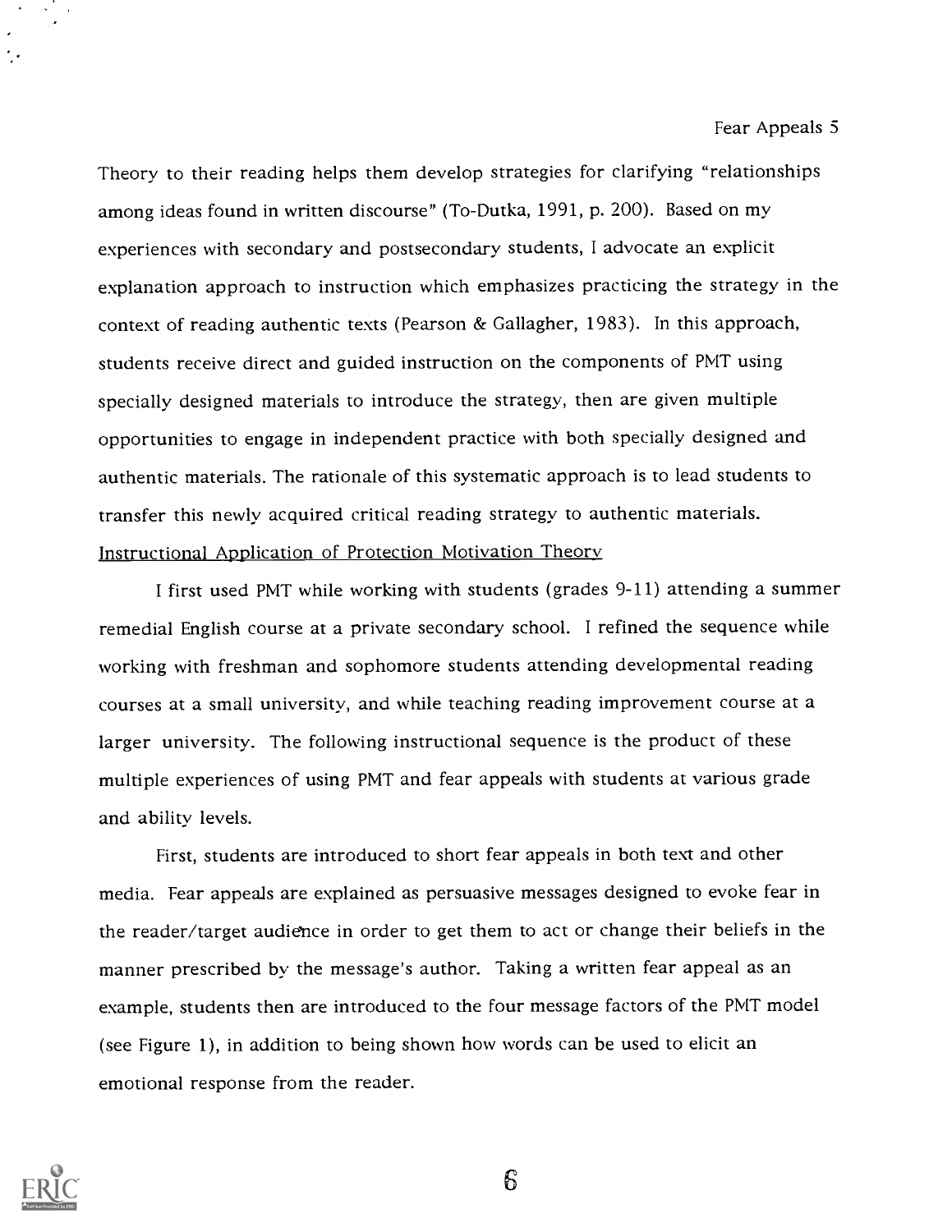Students then receive instruction in creating their own written fear appeals, focusing on each component of the PMT model. Students first determine the threat or consequence they wish to write about. Then they create a short appeal that details the probability of the occurrence of that consequence. These appeals are then evaluated by collaborative groups of students for accuracy and plausibility. Next, students add a noxiousness factor to their message. Again these are evaluated by the groups for appropriateness given the message's topic and the probability of the consequence's occurrence. Finally, students add efficacy measures, things the reader can do to avoid the threat. Once these measures are decided upon and deemed plausible, students then detail how easily the reader can perform these measures to avoid the consequences of the threat.

Once students have been able to develop and produce nvo fear appeals, they are given expository passages about topics of interest to them, such as AIDS, smoking, safe sex, etc. The differences between expository passages and fear appeals are elucidated using examples selected or created by the instructor. Emphasis is placed on how words are used in both passages: to explain in the expository passage, and to evoke an emotional response in the fear appeal. Students are then asked to turn an expository passage they have been given into a fear appeal, explaining the changes they make in light of the PMT model.

Students are. then asked to create a one- to two-page fear appeal from a list of selected topics. The following questions serve as a guide to creating the message:

What is the general focus or topic of the appeal?

What is the threat?

Who are my readers?

These first three questions help students focus on the purpose for writing the appeal.

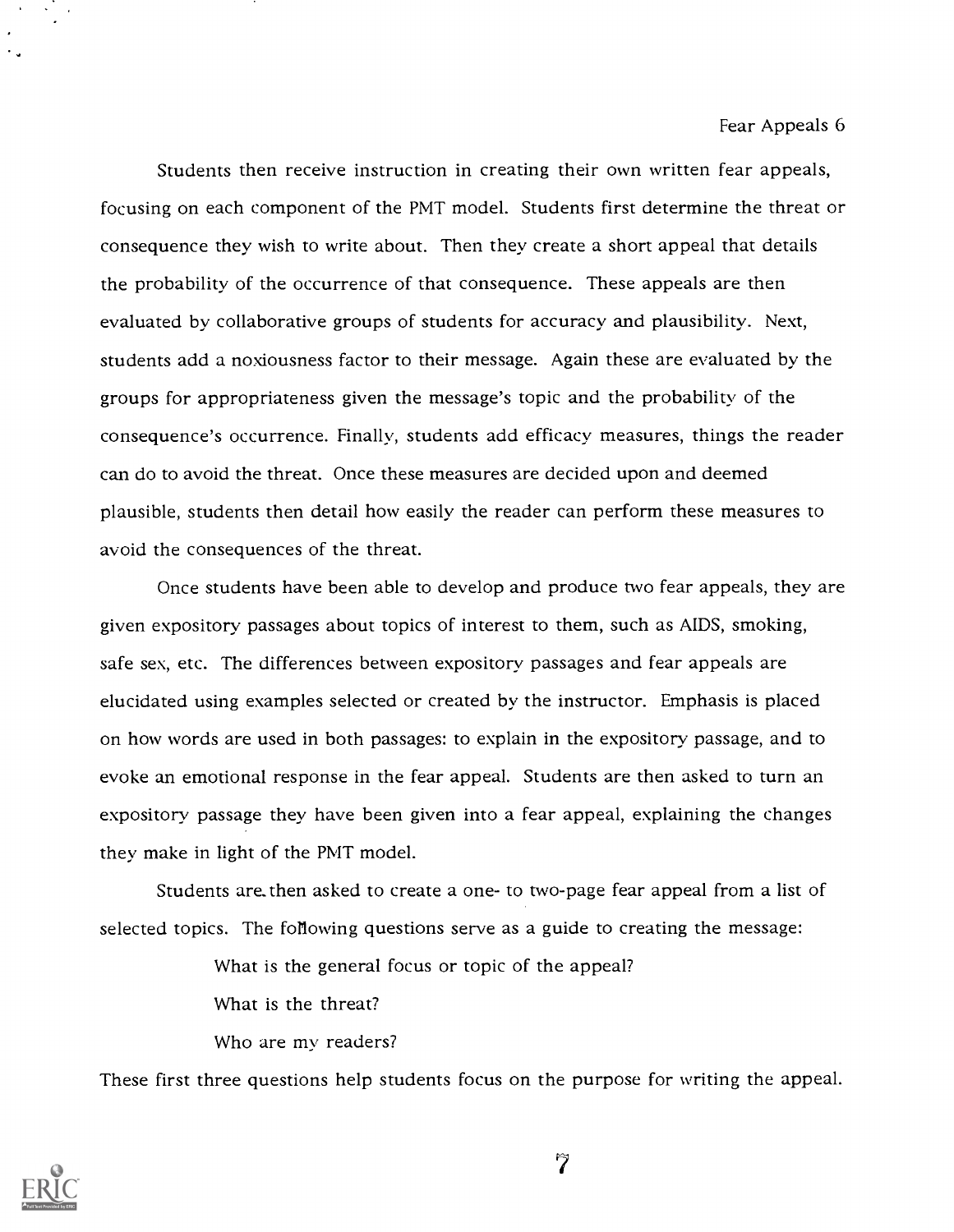#### How likely is the threat to occur?

This question addresses the first component of PMT, the probability of the threat's occurrence.

How noxious should the threat be?

How are my claims/threats supported?

Addressing the second component of PMT, these two questions help the student create a threat that is designed to arouse fear (e.g., suntanning can lead to skin cancer) and is adequately supported with factual information from appropriate sources.

What are the efficacy measures to avoid the threat?

How do I make the efficacy measures seem easy to perform? The final two questions address the final two components of PMT, efficacy and selfefficacy measures. These questions help students focus on ways in which message readers can avoid the consequences of the threat.

Sometimes using a diagram or web drawing is particularly useful when asking students to construct and evaluate their own or others' texts. To-Dutka (1991) strongly advocates using a schematic to analyze complex argumentative and expository texts. Such a diagram is useful in constructing and evaluating fear appeals, and exposes the relationships between the various message factors, showing how they work together to make an appeal effective (see Figure 2).

Insert Figure 2 about here -------**-------**------------------

In groups, students evaluate and critique each others' messages for overall effectiveness and rate the particular contribution of each of the message factors to that overall effectiveness. It is at this stage that students begin to perceive the importance of making appeals clear and cohesive, and thus understand the

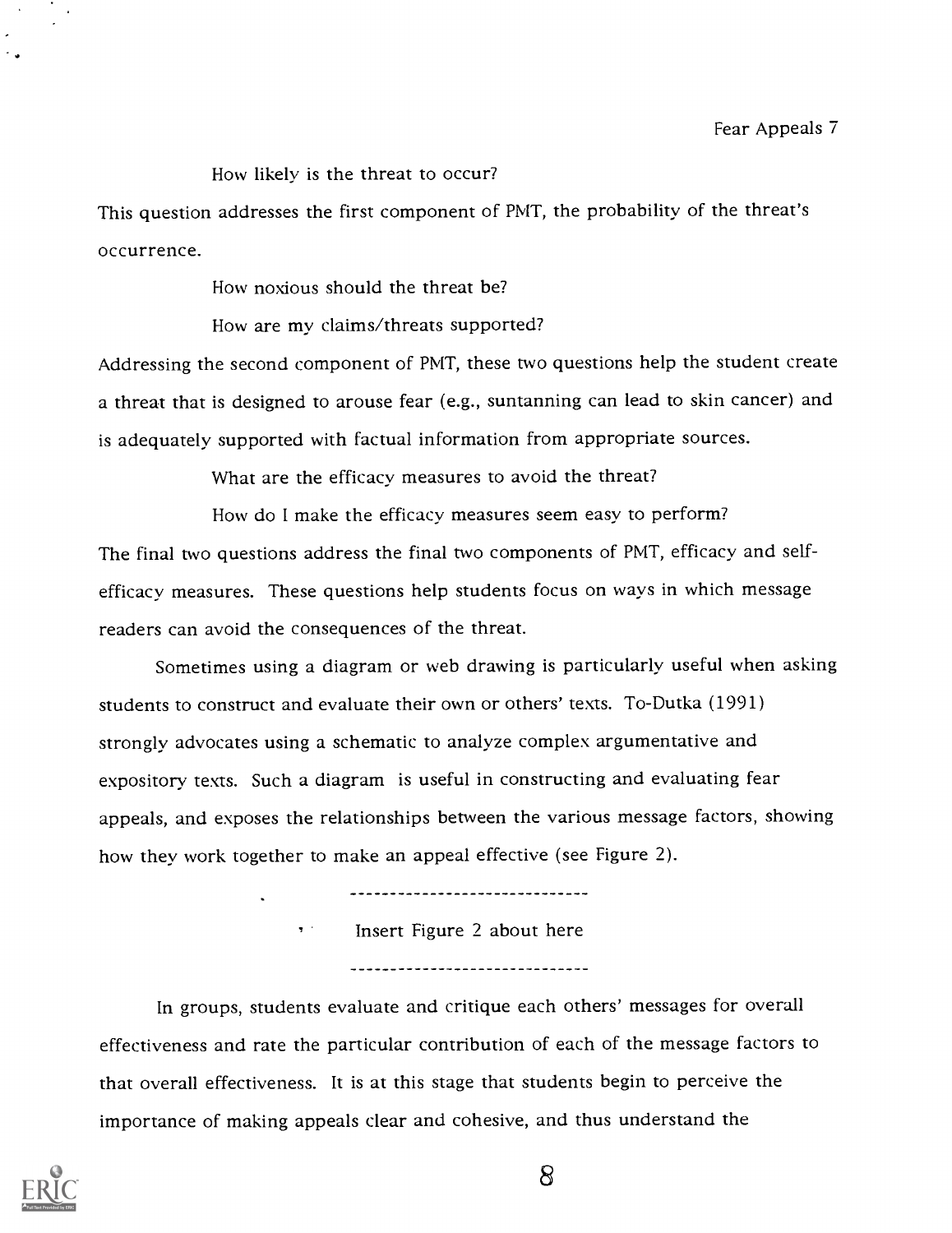effectiveness of appeals that exhibit clarity and cohesiveness. Students, once unaware of why they felt particularly persuaded to carry out an appeal's recommendations, now become aware of how they are persuaded and which factor or combination of factors contribute to the persuasive effect.

At this point, students are ready to begin analyzing actual fear messages selected by the instructor (see Figure 3). The first of these message texts are obvious fear appeals, to reinforce what students have learned to this point. Students identify message factors and circle words or phrases that evoke a particular emotional response, then describe what that response was. These analyses are discussed both in groups and as a class. In this way, students come to see that individuals process text differently, an important realization in terms of their own reading and writing.

-------------------------------

Insert Figure 3 about here -------------------------------

Finally, students are asked to apply the model to textual advertisements and Public Service Announcements (PSAs) that they encounter. My students were surprised by the number of persuasive messages they encountered daily, and the number of fear appeals that were part of these messages. The key in this step is to reinforce students' transfer of this analytical approach to texts they encounter in the real world. Students become able to distinguish a persuasive message from a fear appeal, often debating in class the particular factors that lead them to perceive the message as persuasive or fear-arousing.

#### Fear-appeals and Critical Reading

The kind of exercise I describe here not only allows students to learn to distinguish between types of persuasive messages but also fosters elements of argumentative thinking. This exercise is not designed to promote skills about good

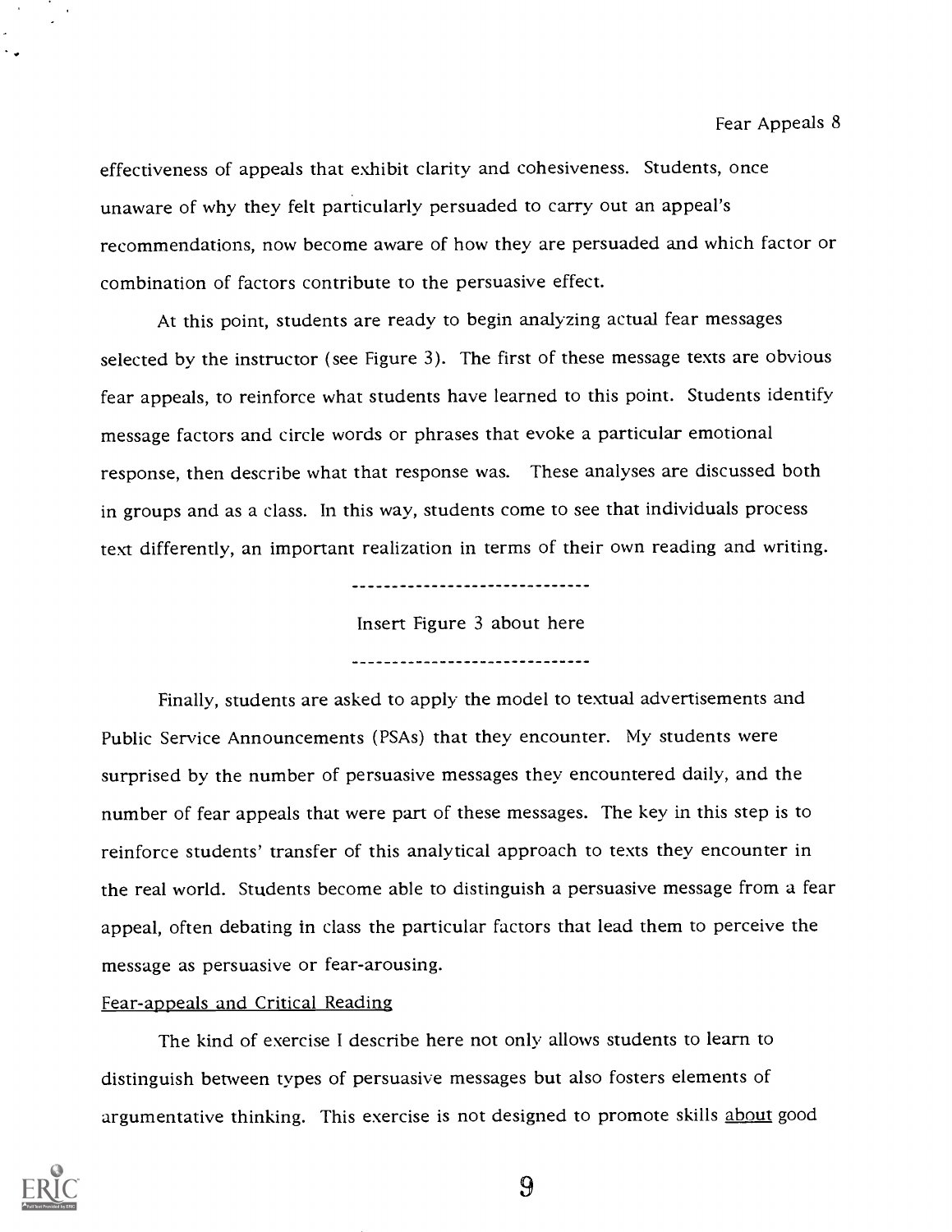thinking, but to engage students in the practice of thinking (see Kuhn, 1992). Students try out their individual theories in small groups, then with the whole class. Such discourse serves as a corrective to what they have failed to take into account in a non-threatening way. The students correct and emend each other and themselves with minimal instructor intervention. The instructor's role at this stage, consistent with an explicit explanation approach to teaching, is that of facilitator.

I engage students in a great deal of verbalization about the process of creating and evaluating fear appeals (c.f., To-Dutka, 1991). An important issue that often emerges from these discussions is personal relevance. Students report reacting differently to messages that seem more or less personally relevant for them. Such findings in experimental studies of fear messages led Rogers (1983) and other researchers to emphasize the role of personal relevance in their theories and models of fear appeals. For this reason, during the instructional phases of this unit I emphasize the importance of knowing and recognizing a message's intended audience, whether students are creating a message (knowing) or reading one (recognizing). Creating an environment for social dialogue provides students with a way to externalize their internal thinking strategies (Kuhn, 1992). According to Kletzien and Baloche (1994), "discussions that encourage students to evaluate texts and peers' interpretations for accuracy, biases, and assumptions help students become critical readers" (p. 541). In small-group settings, students are able to explore their thinking and verbalize it in a less threatening, non-public environment. Thus, students are more confident about expressing their thoughts and beliefs about the message creation and evaluation processes during whole-class discussions.

The process of learning to develop and recognize fear appeals is a useful way for students to become aware of the emotional content of words and how words can be used to evoke an emotional response from the reader even in situations in which the



 $\sim$   $\sqrt{s}$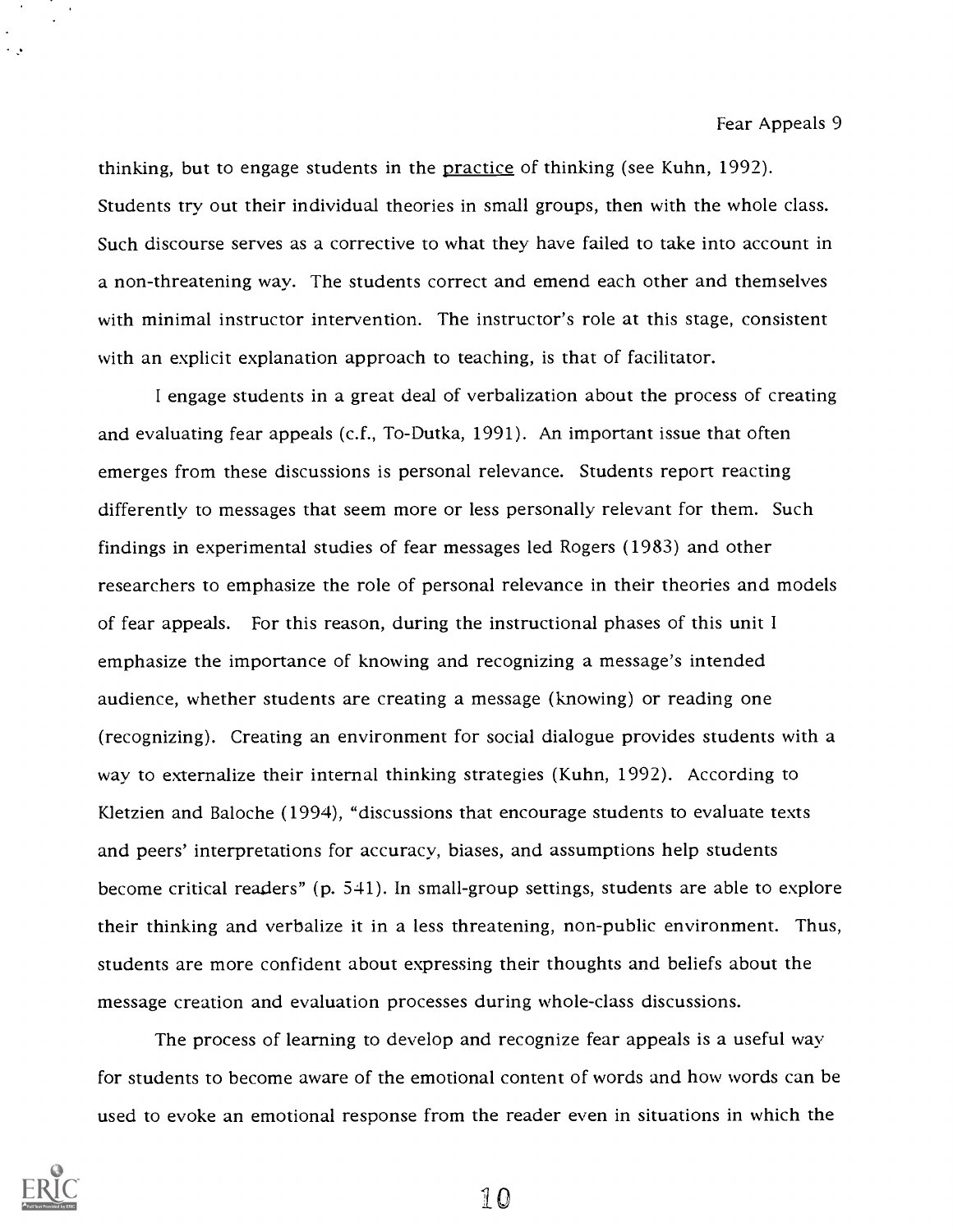intent of the message is not persuasive. The importance of this recognition is that students become metacognitively aware of emotional appeals in written texts, whether the appeal tries to convince them of the particular worth or validity of a theory or to engross them in a work of fiction. Since a great number of persuasive messages occur in advertising and marketing techniques (Reardon, 1991), students become almost instantly aware of how persuasive appeals influence their responses and actions. Students become aware of how their emotions can be manipulated to cause them to abandon a critical, evaluative reading of a text and to accept the text's content based on emotional reaction rather than through practical reasoning (Harman, 1986). This awareness makes students less susceptible to irrational or illconstructed fear appeals and persuasive messages while reinforcing the importance of approaching text with an evaluative eye.

This instruction also leads students to distinguish between fear appeals and persuasive messages. While the purpose of both communications may be the same, the approach can be critical to message adoption by the reader. Research on trait anxiety and chronic fear (Hale, Lemieux, & Mongeau, 1995) suggests that too much fear-arousal may inhibit critical reading. Students become aware of this not only by constructing persuasive fear appeals, but by reading them, recognizing when the emotional content of the message begins to interfere with the cognitive processes inherent in critical reading, thus enhancing comprehension of written text.

The goal of this Instruction is to foster an environment in which students become critical readers. Such readers are evaluative knowers who engage in a process of knowing that entails thinking, evaluation, and in some cases, argument as debate. Research (e.g., Kuhn, 1992; Stein & Miller, 1991) supports that this way of knowing also enriches students' reasoning ability. Knowing is an "ongoing process of evaluation, which the ever present possibility of new evidence and new

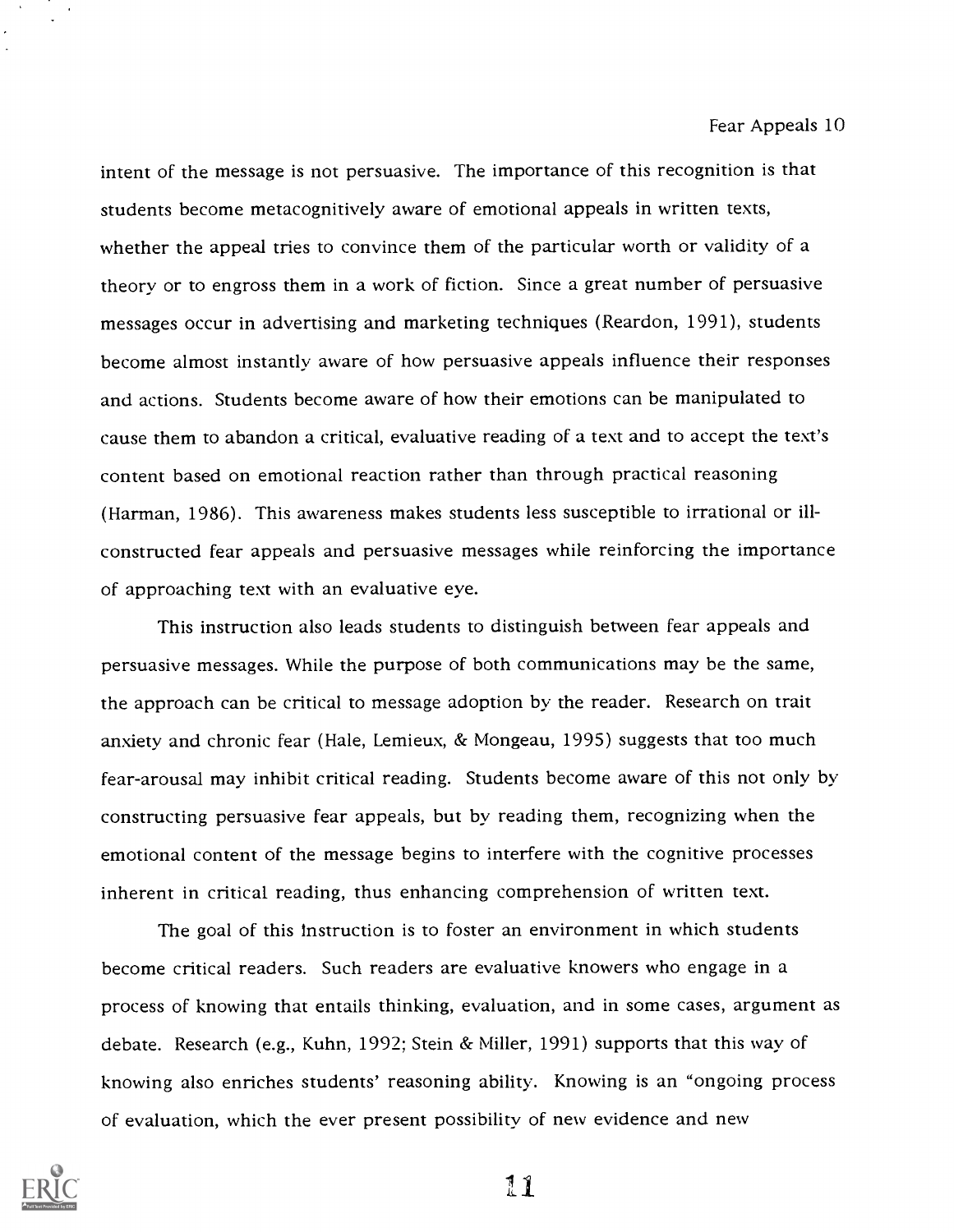arguments leaves always uncompleted" (Kuhn, 1992, p. 173). This particular exercise helps students see that knowledge is never an absolute phenomenon, but something to be constantly evaluated and updated subject to new discovery and thinking involving critical reading. Students who can recognize and read fear-arousing texts critically can learn to transfer this knowledge to other forms of communication involving attitude- or behavioral-change attempts (Maddux & Rogers, 1983). More importantly, such students are less likely to be persuaded or scared into taking actions that are not in their best interests.



 $\ddot{\phantom{1}}$ 

 $\pmb{\gamma}$  .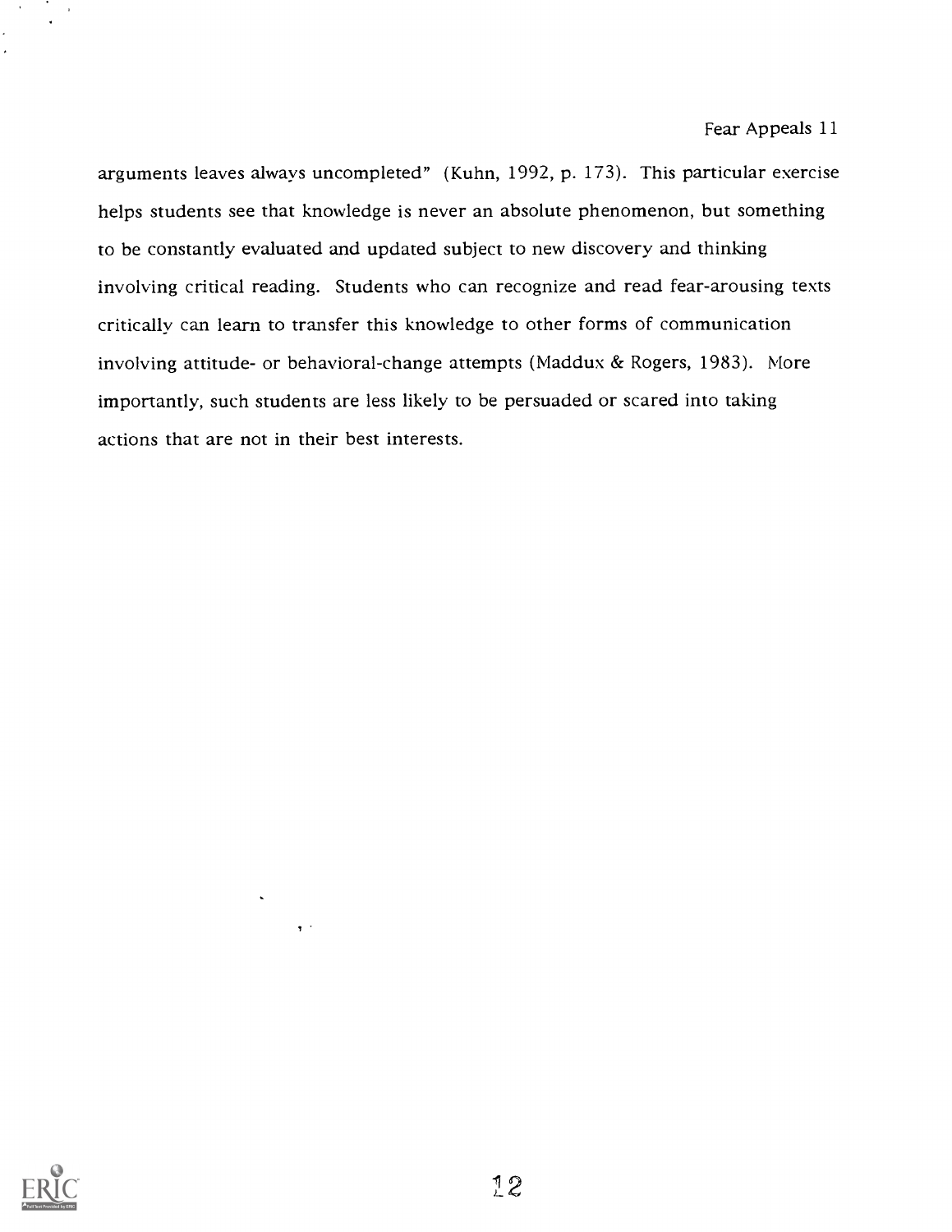#### References

Bandura, A. (1977). Self-efficacy: Toward a unifying theory of behavioral change. Psychological Review. 84, 191-215.

Bandura, A. (1982). Self-efficacy mechanism in human agency. American Psychologist. 37. 122-147.

Bruning, N. (1981). The beach book. Boston: Houghton Mifflin Company. Dale, E. (1967). The critical reader. In M. L King, B. D. Ellinger, & W. Wolf

(Eds.), Critical reading (pp. 25-29). New York: J. B. Lippincott.

DeBoer, J. J. (1967). Teaching critical reading. In M. L King, B. D. Ellinger, & W. Wolf (Eds.), Critical reading (pp. 29-34). New York: J. B. Lippincott.

Hale, J. L, & Dillard, J. P. (1995). Fear appeals in health promotion campaigns: Too much, too little, or just right? In E. Maibach & R. L. Parrott (Eds.), Designing health messages (pp. 65-80). Thousand Oaks, CA: Sage.

Hale, J. L., Lemieux, R., & Mongeau, P. A. (1995). Cognitive processing of feararousing message content. Communication Research, 22 (4), 459-474.

Harman, G. (1986). Change in view: Principles of reasoning. Cambridge, MA: MIT Press.

King, NI. L, Ellinger, B. D., & Wolf, W. (Eds.). (1967). Critical reading. New York: J. B. Lippincott.

Karlin, R. (1967). Critical reading is critical thinking. In M. L. King, B. D. Ellinger, & W. Wolf (Eds.), Critical reading (pp. 131-135). New York: J. B. Lippincott.

Kletzien, S. B., & Baloche, L (1994). The shifting muffled sound of the pick: Facilitating student-to-student discussion. Journal of Reading. 37 (7), 540-545.

Kuhn, D. (1992). Thinking as argument. Harvard Educational Review, 62, 155-178.

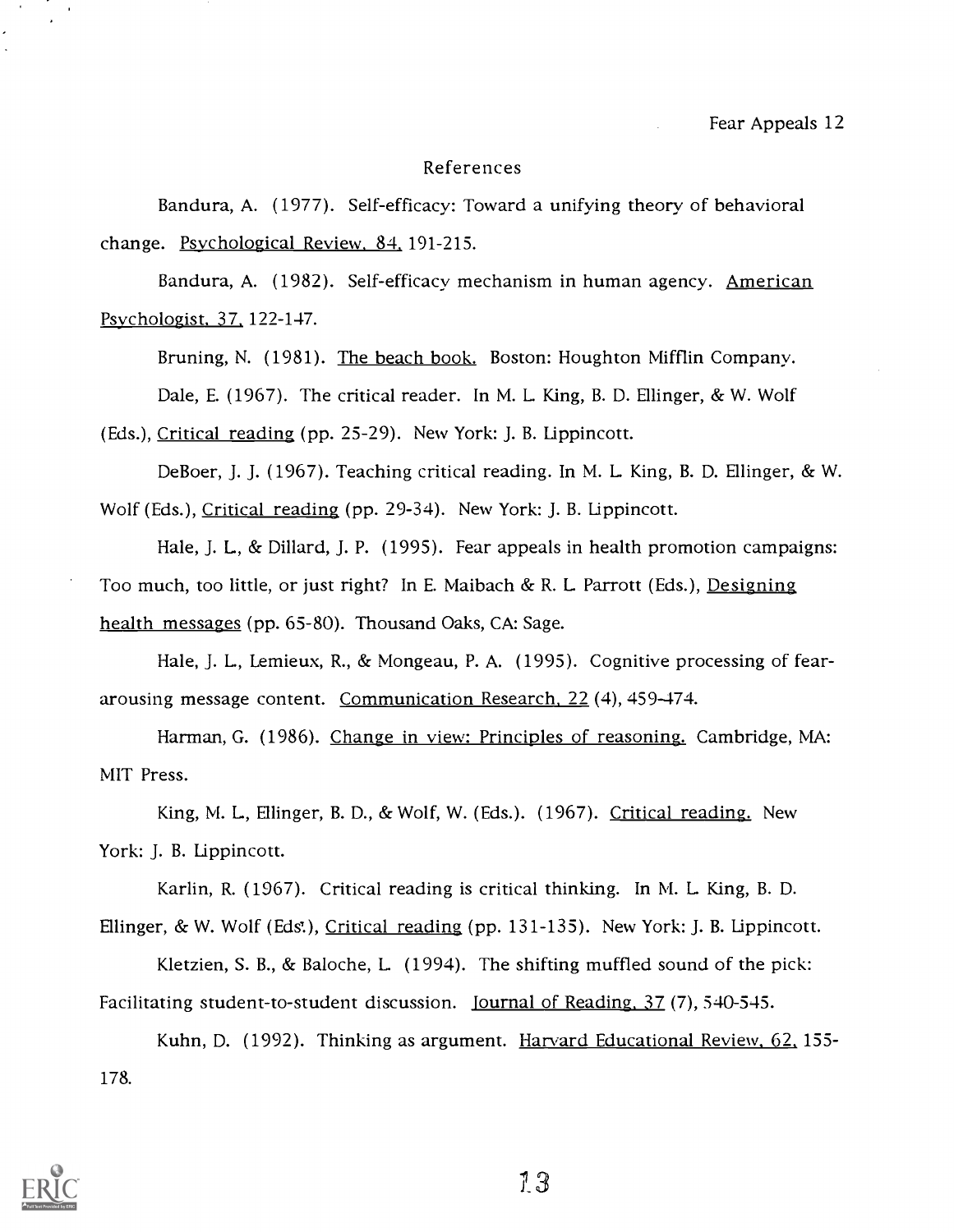Maddux, J. E., & Rogers, R. W. (1983). Protection motivation and self-efficacy: A revised theory of fear appeals and attitude change. Journal of Experimental Social Psychology, 19, 469-479.

Pearson, P. D. & Gallagher, M. C. (1983). The instruction of reading comprehension. Contemporary Educational Psychology. 8. 317 -344.

Piekarz, J. A. (1967). Attitudes and critical reading. In M. L. King, B. D. Ellinger, & W. Wolf (Eds.), Critical reading (pp. 70-79). New York: J. B. Lippincott.

Rasschaert, W. M. (1967). Appeals to selected emotions: A semantic study of advertising. In M. L. King, B. D. Ellinger, & W. Wolf (Eds.), Critical reading (pp. 231-242). New York: J. B. Lippincott.

Reardon, K. K. (1991). Persuasion in practice. Newbury Park, CA: Sage Publications, Inc.

Robinson, H. M. (1967). Developing critical readers. In M. L. King, B. D. Ellinger, & W. Wolf (Eds.), Critical reading (pp. 35-45). New York: J. B. Lippincott.

Rogers, R. W. (1975). A protection motivation theory of fear appeals and attitude change. Journal of Psychology. 91. 93-114.

Rogers, R. W. (1983). Cognitive and physiological processes in far appeals and attitude change: A revised theory of protection motivation. In J. Cacioppo & R. Petty (Eds.), Social psychophysiology (pp. 153-176). New York: Guilford.

Stein, N. L., & Miller, C. A. (1991). I win-You lose: The development of argumentative thinking: In J. F. Voss, D. N. Perkins, & J. W. Segal (Eds.), Informal reasoning and education (pp. 265-290). Hillsdale, NJ: Lawrence Erlbaum Associates.

Stiff, J. B. (1994). Persuasive communication. New York: The Guilford Press. To-Dutka, J. (1991). Developing self-monitored comprehension strategies through argument structure analysis. Journal of Reading,  $35(3)$ , 200-205.

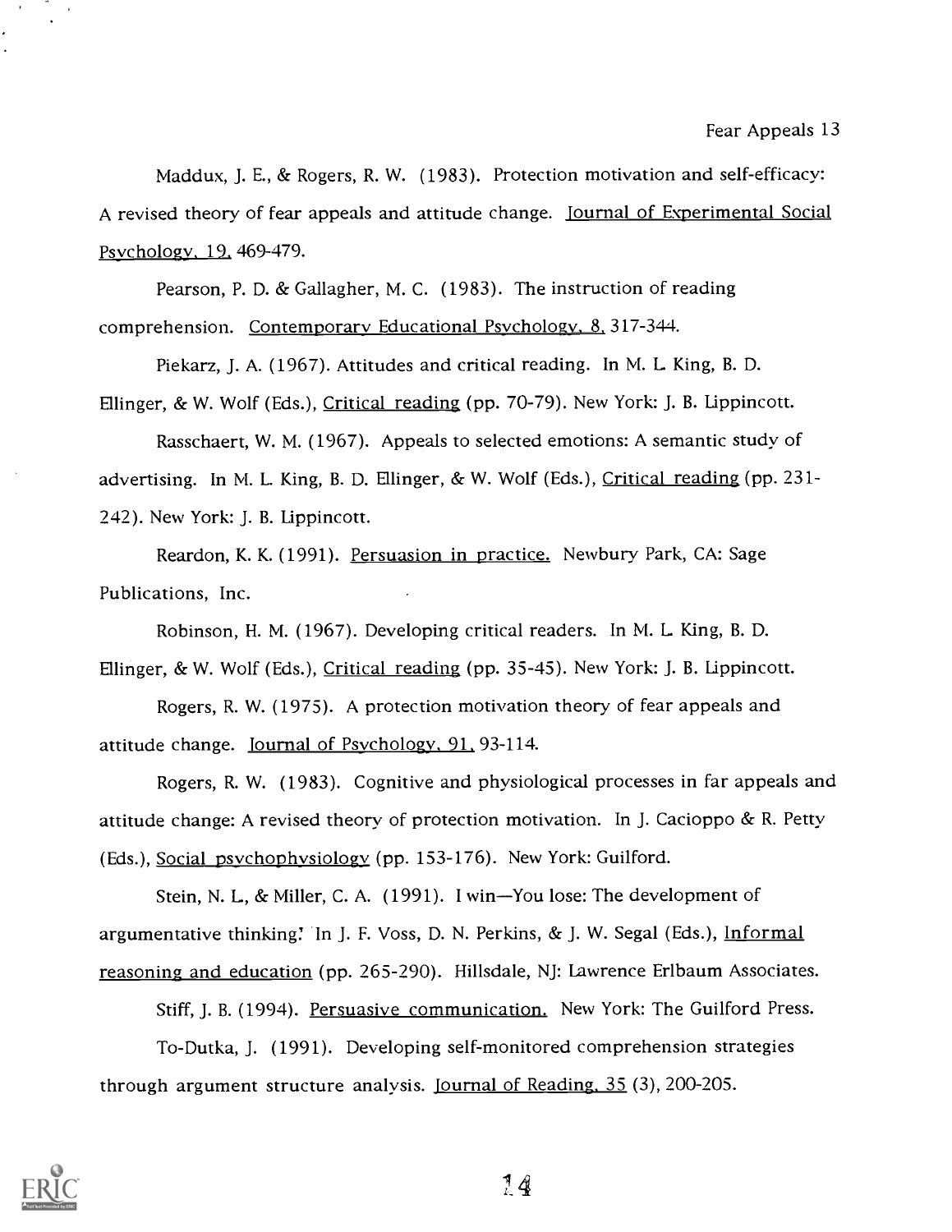Toulmin, S. E (1958). The uses of argument. Cambridge, UK: Cambridge University Press.

Vancil, D. L. (1993). Rhetoric and argumentation. Needham Heights, MA: Allyn and Bacon.

Witte, K. (1992). Putting the fear back into fear appeals: The extended parallel process model. Communication Monographs. 59, 329-349.



 $\mathcal{F}^{\text{max}}_{\text{max}}$ 

 $\hat{\mathbf{y}}^{(i)}$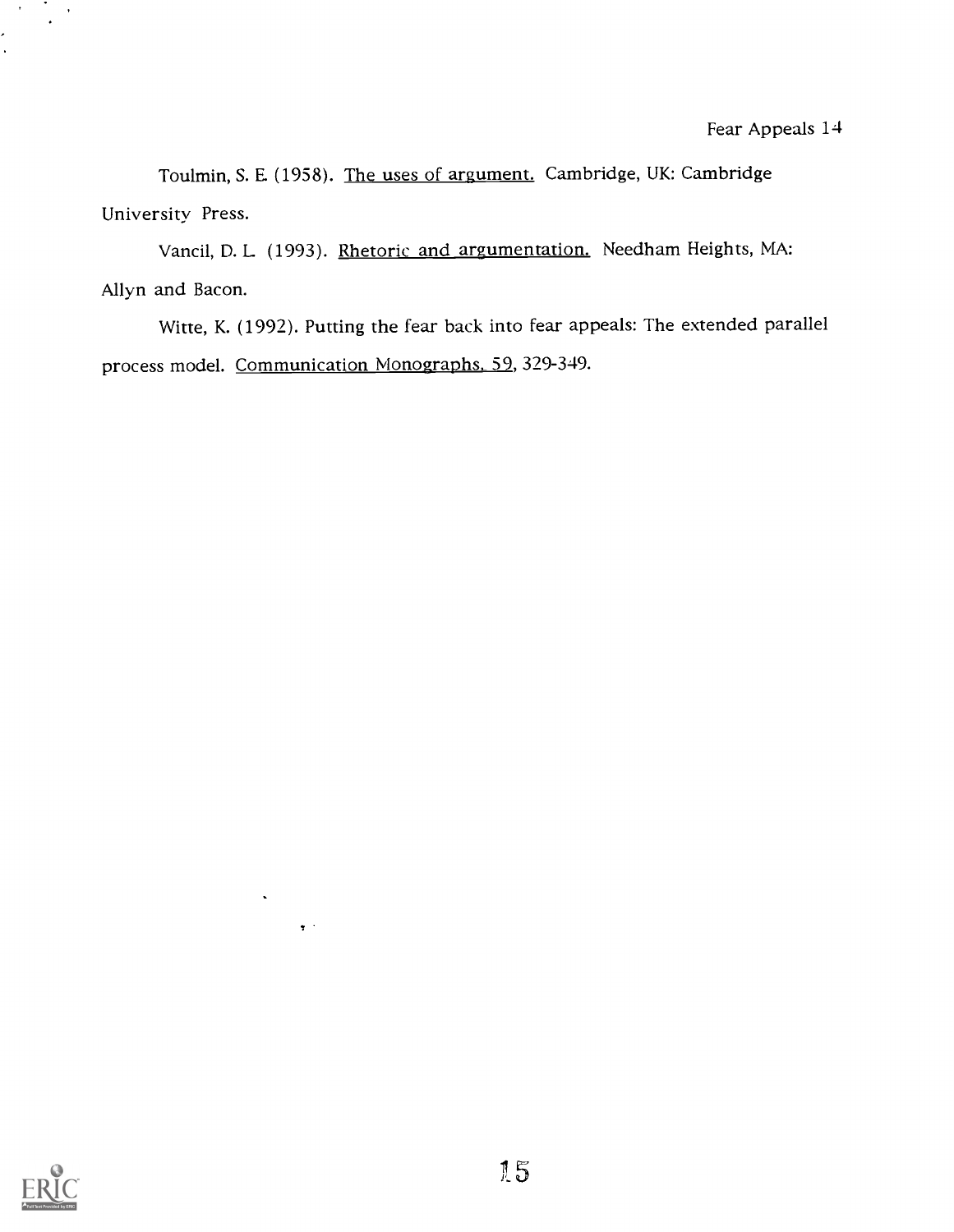Figure 1. Message Components and Appraisal Processes of Protection Motivation Theory.

| Persuasive Message Components (Factors)                                            | <b>Cognitive Appraisal Processes</b> |                               |           |  |
|------------------------------------------------------------------------------------|--------------------------------------|-------------------------------|-----------|--|
| Probability of occurrence —————————————> Appraised susceptibility                  |                                      |                               |           |  |
|                                                                                    |                                      | ----> PMT ----> Acceptance or | Message   |  |
| Response efficacy depictions ---------------------------------> Appraised efficacy |                                      |                               | Rejection |  |
|                                                                                    |                                      |                               |           |  |

Adapted from Rogers (1975), Maddux & Rogers (1983), and Witte (1992)

 $\ddot{\phantom{a}}$ 

 $\frac{1}{3}$  .



 $\mathcal{L} = \frac{1}{2} \mathcal{L}$ 

 $\frac{1}{2}$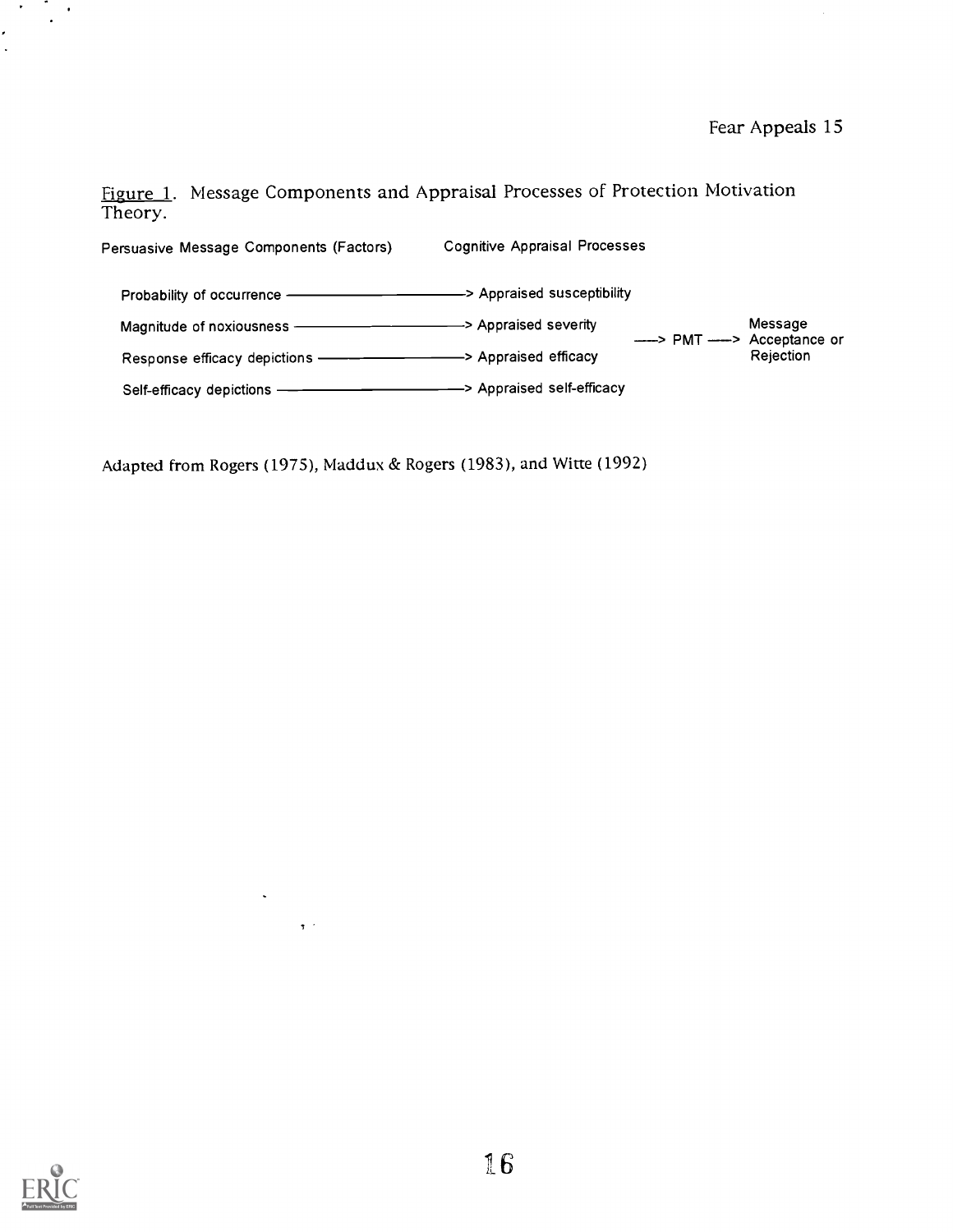#### Figure 2. Example of an analysis and identification of fear appeal component items.

### Topic: tanning Threat: suntanning leads to skin cancer Intended reader(s): teens and young adults

Message Components...

| Probability of<br>occurrence items                         | <b>Noxiousness</b><br>items                   | Efficacy<br>depictions                                   | Self-efficacy<br>depictions                                 |
|------------------------------------------------------------|-----------------------------------------------|----------------------------------------------------------|-------------------------------------------------------------|
| 400,000 new cases of<br>skin cancer diagnosed<br>each year | Causes premature<br>aging, wrinkles           | <b>Sunscreens</b><br>Reflectors<br>-Must reapply         | Apply PABA products<br>night before tanning                 |
| Additional 22,000<br>diagnoses of malignant                | Causes skin cancer.                           | frequently<br>-Not reliable                              | Apply liberally while<br>tanning                            |
| melanoma each year                                         | Sun-burn                                      | Absorbers<br>-absorb UV-As &                             | Use products with<br>high SPF rating                        |
| Responsible for 5,000<br>skin-cancer deaths each<br>year   | Sun poisoning                                 | UV-Bs<br>-Allows gradual<br>tanning<br>-High SPF ratings | Avoid deodorant<br>soaps, perfumes,<br>make-up, antibiotics |
| More than 1:100 people<br>will develop malignant           |                                               | Attitude and                                             | when tanning                                                |
| melanoma this year                                         |                                               | behavior changes                                         | Avoid "tanning"                                             |
|                                                            | lead to these or similar Cognitive Appraisals |                                                          |                                                             |
|                                                            |                                               |                                                          |                                                             |

| How susceptible am I?<br>How do I feel? | What can be done? | What can I do easily? |  |
|-----------------------------------------|-------------------|-----------------------|--|
|-----------------------------------------|-------------------|-----------------------|--|

 $\hat{\mathbf{v}}$ 

[Students fill in this bottom section after analyzing the appeal. This section can be completed by students working alone or in small groups.]



 $\ddot{\phantom{1}}$  $\mathcal{L}$ 

ï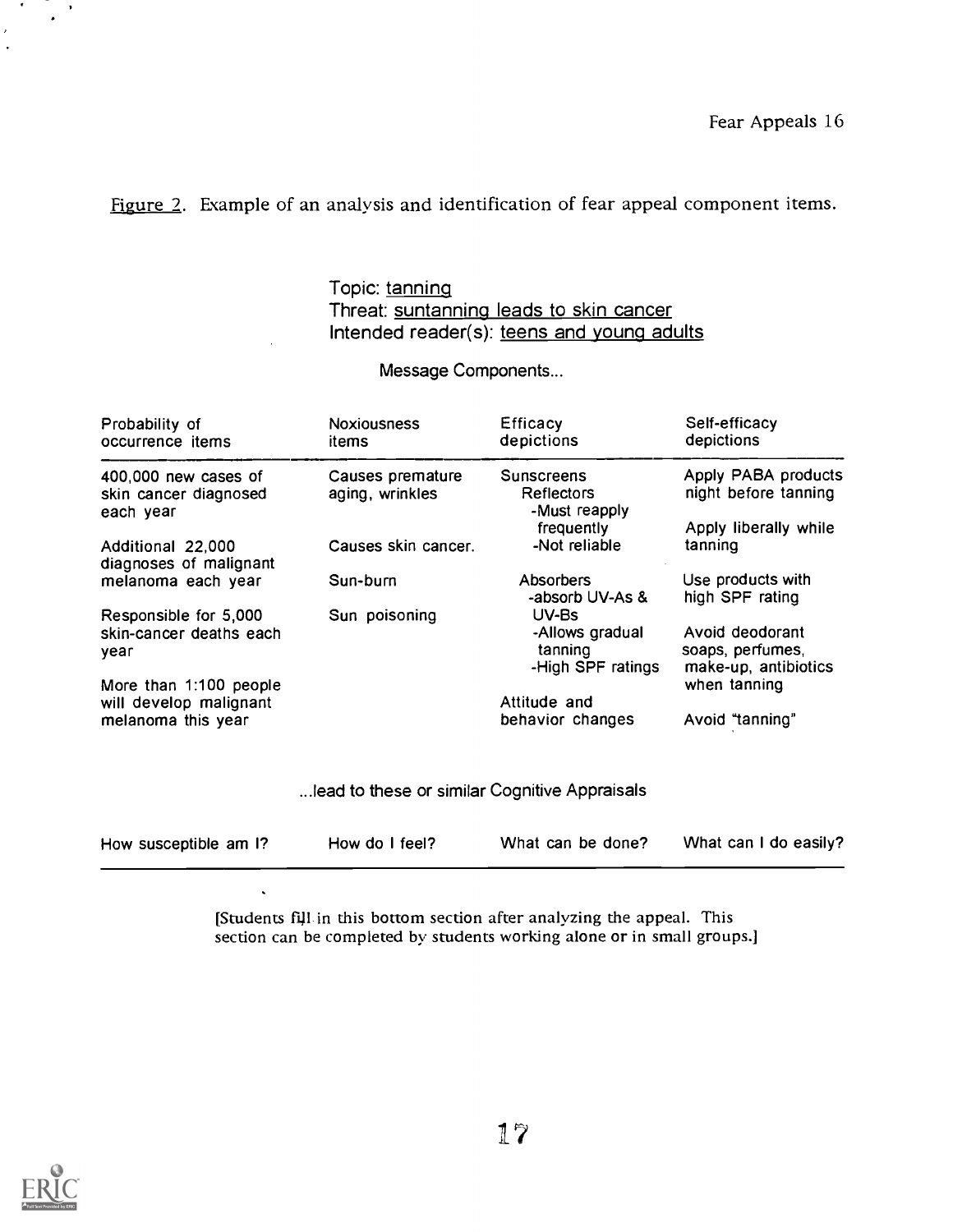Figure 3. Example of a student's analysis of the suntanning fear appeal.

|                                                                        | Topic: <u>tanninq</u><br>Threat: suntanning leads to skin cancer    | Intended reader(s): teens and young adults               |                                                                      |
|------------------------------------------------------------------------|---------------------------------------------------------------------|----------------------------------------------------------|----------------------------------------------------------------------|
| Probability that bad<br>things will happen                             | Consequences<br>of tanning (from<br>least severe to<br>most severe) | Message<br>recommendations                               | Easy ways to avoid<br>consequences                                   |
| 400,000 new cases of<br>skin cancer diagnosed<br>each year             | Sun-burn<br>Sun poisoning                                           | Sunscreens<br>Reflectors<br>-Must reapply                | Apply PABA products<br>night before tanning<br>Apply liberally while |
| Additional 22,000<br>diagnoses of malignant                            | <b>Wrinkles</b>                                                     | frequently<br>-Not reliable                              | tanning                                                              |
| melanoma each year                                                     | Premature aging                                                     | <b>Absorbers</b><br>-absorb UV-As &                      | Use products with<br>high SPF rating                                 |
| Responsible for 5,000<br>skin-cancer deaths each<br>year               | Skin cancer                                                         | UV-Bs<br>-Allows gradual<br>tanning<br>-High SPF ratings | Avoid deodorant<br>soaps, perfumes,<br>make-up, antibiotics          |
| More than 1:100 people<br>will develop malignant<br>melanoma this year |                                                                     | Attitude and<br>behavior changes                         | when tanning<br>Avoid "tanning"                                      |

These message components lead me to the following questions and appraisals...

| Am I susceptible?                                                              | How do these<br>consequences<br>make me feel?                   | What can be done?                                                  | How can I avoid<br>these consequences?                                                                                                                                                                                                       |
|--------------------------------------------------------------------------------|-----------------------------------------------------------------|--------------------------------------------------------------------|----------------------------------------------------------------------------------------------------------------------------------------------------------------------------------------------------------------------------------------------|
| Yes if I continue to lay<br>out in the sun a lot.<br>Didn't know you could die | The first two don't<br>scare me as much<br>as those last three. | Message says to use<br>sunscreens, sunblocks,<br>and stop tanning. | I can apply lots of<br>sunscreen before and<br>while I lay out in the<br>sun. I can switch to a<br>non-deodorant soap<br>pretty easily. Having<br>a really tan body isn't<br>really all that<br>important if I could<br>die from getting it. |



 $\begin{array}{c} \bullet & \circ \\ \bullet & \bullet \end{array}$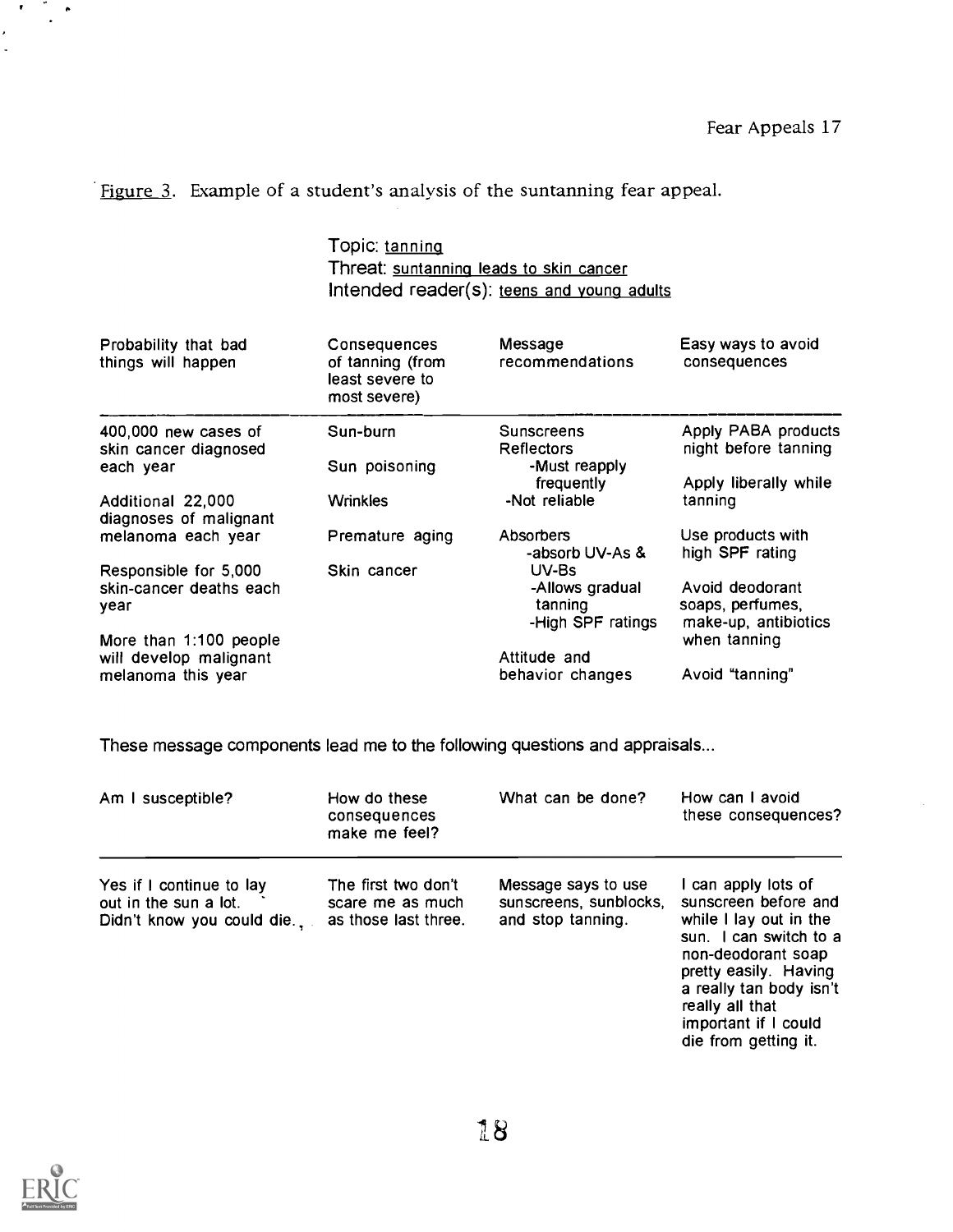Would you like to put your paper in ERIC? Please send us a clean, dark copy!



U.S. Department of Education Office of Educational Research and Improvement (OEM) Educational Resources Information Center (ERIC)



# REPRODUCTION RELEASE

(Specific Document)

## I. DOCUMENT IDENTIFICATION:

| Tile: Paper presented at the 40th College Reading Association (Charleston) Conference |                          |  |  |
|---------------------------------------------------------------------------------------|--------------------------|--|--|
| TEACHING STUDENTS HOW TO READ FEAR APPEALS CRITICALLY                                 |                          |  |  |
| Author(s): B. MALCOLM LIVELY                                                          |                          |  |  |
| <b>Corporate Source:</b>                                                              | <b>Publication Date:</b> |  |  |
|                                                                                       | October 31-Nov. 3, 1996  |  |  |

## II. REPRODUCTION RELEASE:

In order to disseminate as widely as possible timely and significant materials of interest to the educational community, documents announced in the monthly abstract journal of the ERIC system, Resources in Education (RIE), are usually made available to users in microfiche, reproduced paper copy, and electronic/optical media, and sold through the ERIC Document Reproduction Service (EDRS) or other ERIC vendors. Credit is given to the source of each document, and, if reproduction release is granted, one of the following notices is affixed to the document.

If permission is granted to reproduce and disseminate the identified document, please CHECK ONE of the following two options and sign at the bottom of the page.



Documents will be processed as indicated provided reproduction quality permits. If permission to reproduce is granted, but neither box is checked, documents will be processed at Level 1.

'I hereby grant to the Educational Resources Information Center (ERIC) nonexclusive permission to reproduce and disseminate this document as indicated above. Reproduction from the ERIC microfiche or electronic/optical media by persons other than ERIC employees and its system contractors requires permission from the copyright holder. Exception is made for non-profit reproduction by libraries and other service agencies to satisfy information needs of educators in response to discrete inquiries.'

| Sign<br>here $\rightarrow$<br>please | Signature:                                                    | <b>Printed Name/Position/Title:</b>               | MALCOLM LIVELY/GRADUATE STUDENT   |
|--------------------------------------|---------------------------------------------------------------|---------------------------------------------------|-----------------------------------|
|                                      | Organization/Address:<br>THE UNIV. OF GEORGIA/DEPT OF READING | (relephone)<br>$1706$ 354-4382                    | <b>TFAX:</b><br>$(706)542 - 3817$ |
|                                      | 309 ADERHOLD HALL<br>$ATHERS, GA 30602 - 7125$                | EQUCATION: E-Mail Address:<br>mlively@coe.ug2.edu | : Date:<br>147<br>411             |